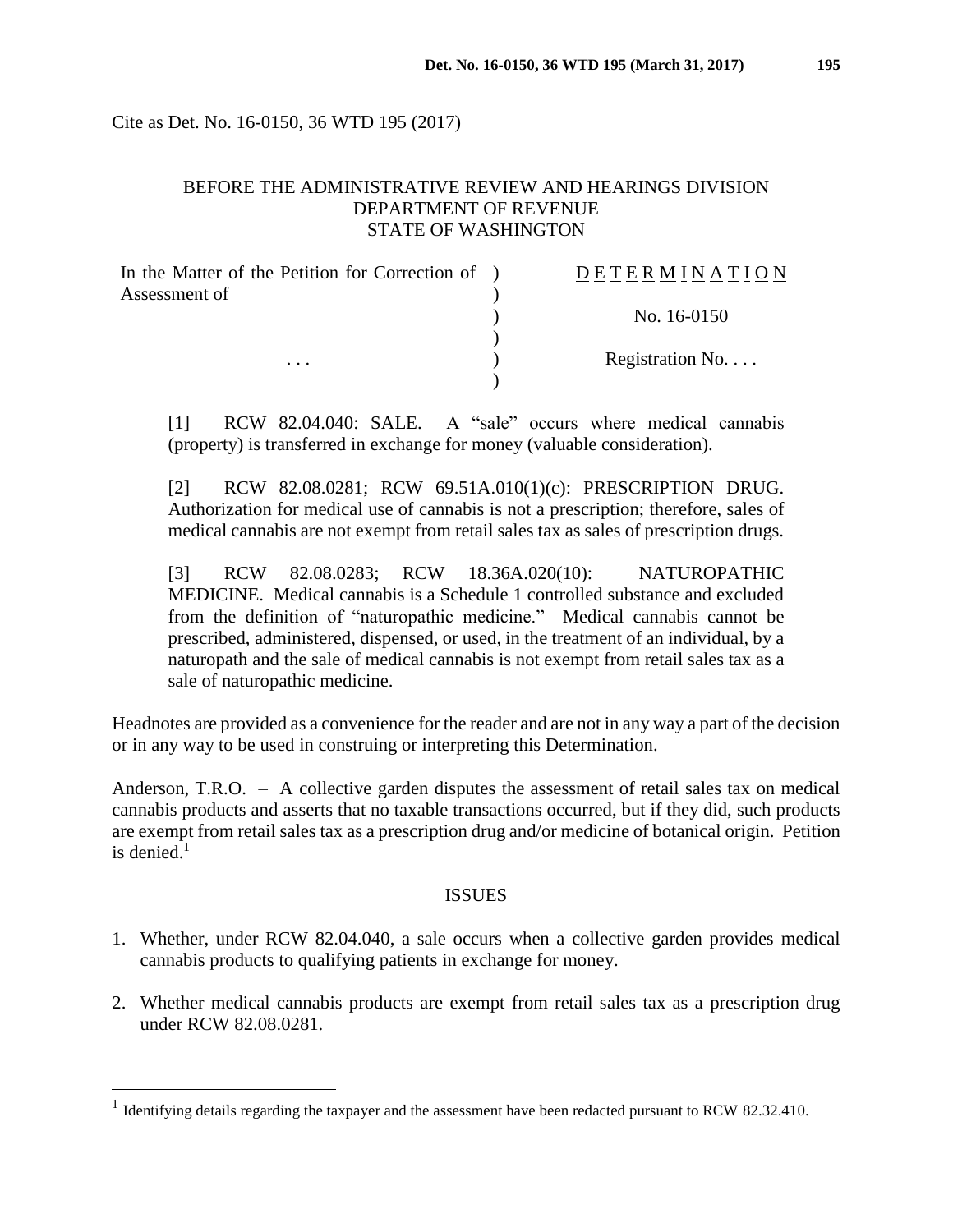3. Whether medical cannabis products are exempt from retail sales tax as medicine dispensed by a naturopath under RCW 82.08.0283.

## FINDINGS OF FACT

[Taxpayer] states that it operates a "collective garden" which dispenses medical cannabis products, such as cannabis, edibles, drinks, lotions, clones, and hash, to "qualified patients."<sup>2</sup> In exchange for providing one or more of these products, the qualified patients pay Taxpayer money. Taxpayer tracks the amount of medical cannabis products dispensed and money received in a bookkeeping computer program called [Program].

Taxpayer has never reported or paid taxes to the Washington State Department of Revenue ("Department"). In March of 2015, the Department's Compliance Division ("Compliance") contacted Taxpayer to review Taxpayer's books and records for the period of October 1, 2013, through December 31, 2014 (the "Assessment Period"). In April of 2015, Taxpayer provided Compliance with monthly reports from [Program] during the Assessment Period.

Based upon this documentation, Compliance issued an estimated assessment against Taxpayer for the Assessment Period in the amount of  $\$\ldots$  – which is comprised of  $\$\ldots$  in tax (retailing business and occupation [(B&O]) tax and retail sales tax) and \$ . . . in interest and penalties. The assessment states, "The assessment will be adjusted to actual figures when you provide completed tax returns for all periods." To date, the Taxpayer has not provided completed tax returns.

Taxpayer appeals the estimated assessment on several grounds.

First, Taxpayer points out that he operates a "collective garden" as the term is defined in RCW 69.51A.085. Taxpayer explains that collective gardens may only provide medical cannabis products to individuals who participate in the collective garden's production of medical cannabis and, although the collective garden receives money in exchange for medical cannabis, any money received is a donation. Thus, Taxpayer concludes the exchange of money for cannabis is not a sale or taxable transaction.

However, to the extent we determine a sale occurs when medical cannabis is exchanged for money, Taxpayer asserts that the following two provisions exempt the sale of medical cannabis from retail sales tax: (1) RCW  $82.08.0281$  – Taxpayer asserts that medical cannabis is the sale of a "prescription drug" [and] (2) RCW 82.08.0283 – Taxpayer asserts that medical cannabis is the sale of medicine of botanical origin dispensed or used in the treatment of an individual by a person licensed under chapter 18.36A RCW.

## ANALYSIS

Washington permits "qualifying patients" to establish "collective gardens" for the purpose of growing medical cannabis for personal use. RCW  $69.51A.085$ <sup>3</sup> Collective gardens pre-date the

 $\overline{a}$ 

<sup>2</sup> We explain below that both "collective garden" and "qualified patients" are terms defined by statute.

<sup>&</sup>lt;sup>3</sup> "Qualifying patient" is defined in RCW 69.51A.010 and requires an individual to be a patient of a health care professional ("HCP"), diagnosed by that HCP as having a terminal or debilitating medical condition, is a resident of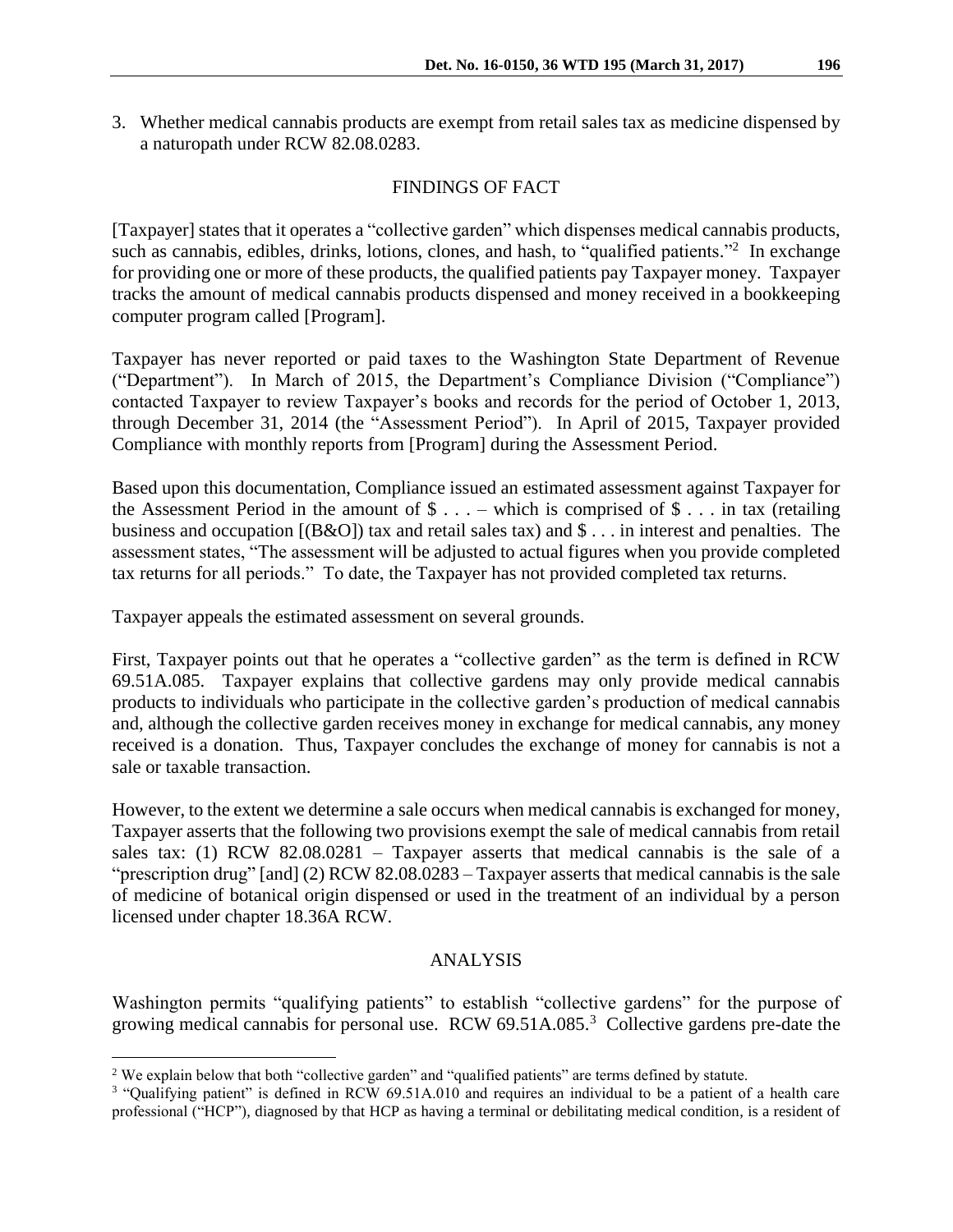legalization of cannabis for non-medical use (recreational).<sup>4</sup> In authorizing the medical use of cannabis, the Legislature sought to protect patients, providers, and health care professionals, from the criminal sanctions and/or civil consequences associated with cannabis (at the time). RCW 69.51A.005. At no point does Chapter 69.51A "Medical Cannabis" (the chapter governing collective gardens) address taxation. Thus, whether Taxpayer is a collective garden under RCW 69.51A.085 is not relevant to our analysis. At issue is whether Taxpayer's exchange of medical cannabis for money is a taxable transaction.

First, Taxpayer disputes whether sales occurred when it received money in exchange for providing medical cannabis because the money received was allegedly a donation.

By way of background, generally, "retail sales" in Washington are subject to both the retailing B&O tax and retail sales tax unless an exemption or exclusion applies. RCW 82.04.250(1); RCW 82.08.020(1). The retailing B&O tax applies to the gross proceeds of retail sales and the retail sales tax applies to the selling prices of retail sales. RCW 82.04.250(1); RCW 82.08.020(1).

"'Sale at retail' or 'retail sale' means every sale of tangible personal property (including articles produced, fabricated, or imprinted) to all persons irrespective of the nature of their business . . ." RCW 82.04.050(1)(a). And, "tangible personal property" means personal property that can be seen, weighed, measured, felt, or touched, or that is in any other manner perceptible to the senses. RCW 82.08.010(7). Medical cannabis is tangible personal property. RCW 82.08.010(7).

"'Sale' means any transfer of the ownership of, title to, or possession of property for a valuable consideration . . . ." RCW 82.04.040(1). "Value proceeding or accruing" means consideration, whether money, credits, rights, or other property expressed in terms of money, actually received or accrued. RCW 82.04.090. Money is valuable consideration. *See* RCW 82.04.090.

Here, we have the two required components of a sale: (1) Property – medical cannabis and (2) Valuable consideration – money. All that remains to be determined is whether the medical cannabis (property) was transferred for the money (valuable consideration). *See* RCW 82.04.040(1). Taxpayer asserts that it did not receive money for medical cannabis and any money received was a donation.

A review of Taxpayer's [Program] screen-prints reveals a category called "On-Hold & Un-Paid Visits." This category indicates that Taxpayer expected payment in exchange for medical cannabis, which contradicts Taxpayer's assertion that any money received was merely a donation. As documentary evidence, created contemporaneously with Taxpayer's exchanges of medical cannabis, the [Program] screen shots carry more weight than Taxpayer's unsupported assertion that medical cannabis recipients simply donated money. Accordingly, we conclude that in the course of its business activities, Taxpayer transferred medical cannabis in exchange for money.

 $\overline{a}$ 

Washington at the time of such diagnosis, has been advised by that HCP about the risks and benefits of the medical use of cannabis, has been advised by that HCP that he/she may benefit from the medical use of cannabis, and has an authorization from his/her HCP.

<sup>4</sup> The Legislature created and authorized collective gardens in ESSB 5073 §403, effective July 22, 2011. Recreational cannabis became legally available for purchase on July 8, 2014 [\(http://www.liq.wa.gov/mj2015/faqs\\_i-502\)](http://www.liq.wa.gov/mj2015/faqs_i-502) by voter approval of statewide Initiative 502.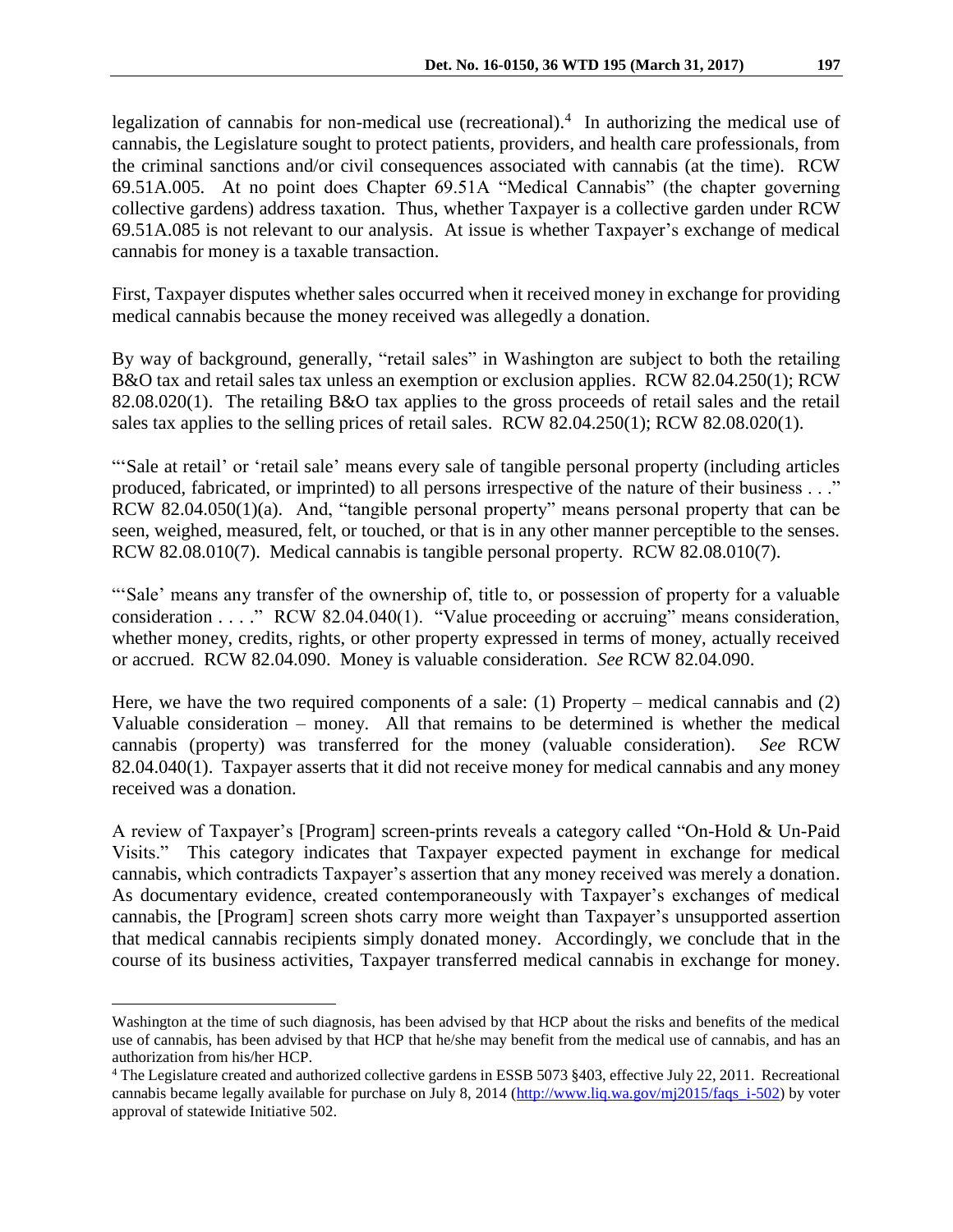And, when Taxpayer transferred medical cannabis to qualified patients in exchange for money, Taxpayer made sales of such medical cannabis. RCW 82.04.040(1); 34 WTD 273 (2014) (A collective garden's transfer of medical cannabis in exchange for cash, services, or other consideration, constitutes a "sale" under RCW 82.04.040(1)).<sup>5</sup> These sales are retail sales, subject to retailing B&O tax and retail sales tax, unless an exemption or exclusion applies. RCW 82.04.050(1); RCW 82.08.020(1).

#### Prescription Drug

 $\overline{a}$ 

Taxpayer asserts that sales of medical cannabis are exempt from retail sales tax under RCW 82.08.0281(1) because medical cannabis is dispensed pursuant to a prescription.

Sales of certain drugs are statutorily exempt from retail sales tax. As relevant here, RCW 82.08.0281(1) specifically exempts those drugs dispensed pursuant to a prescription. "Prescription' means an order, formula, or recipe<sup>6</sup> issued in any form of oral, written, electronic, or other means of transmission by a duly licensed practitioner authorized by the laws of this state to prescribe."<sup>7</sup> RCW 82.08.0281(4)(a).

Medical cannabis fails to qualify as a prescription under the plain language of Chapter 69.51A RCW. A qualifying patient receives an "authorization" for the medical use of cannabis – not a "prescription." RCW 69.51A.010(19). "Authorization" is statutorily defined to mean:

<sup>5</sup> Legislation passed in 2015 supports the conclusion that collective gardens are making retail sales. RCW 82.08.9998(2) provides a temporary retail sales tax exemption for sales of cannabis products by collective gardens in compliance with RCW 69.51A, from July 1, 2015, until June 30, 2016. If collective gardens in compliance with RCW 69.51A were not making retail sales, the legislature would not have needed to pass these exemptions. *See* Det. No. 07-0168, 27 WTD 19 (2008). *City of Seattle v. State*, 136 Wn.2d 693, 698, 965 P.2d 619 (1998) (Statutes must be interpreted and construed so that all the language used is given effect, with no portion rendered meaningless or superfluous . . . .

<sup>6</sup> [An "order, formula, or recipe" requires more than a professional opinion on the benefits of a substance. The technical meanings of "order," "formula," and "recipe" are the appropriate meanings to apply. *See Tingley v. Haisch*, 159 Wn.2d 652, 658, 152 P.3d 1020 (2007) (holding that where words carry special significance in a particular field, the court should resort to a technical definition).

An "order" is defined as: "[i]nstructions from a health care provider specifying patient treatment and care. A directive mandating the delivery of specific patient care services." TABER'S CYCLOPEDIC MEDICAL DICTIONARY 1678 (22d. ed. 2013). A "formula" is defined as "[a] rule prescribing ingredients and properitons for the preparation of a compound." TABER'S, *supra*, at 960; *see also* STEDMAN'S MEDICAL DICTIONARY 762 (28<sup>th</sup> ed 2005) (defining "formula" as "[a] recipe or prescription containing directions for the compounding of a medicinal preparation."). A "recipe" is defined as: "The superscription of a prescription, usually indicated by the sign Rx. 2. A prescription or formula." STEDMAN'S, *supra*, at 1654; *see also* TABER'S*, supra*, at 1995 (defined as "Take, indicated by the sign R. 2. A prescription or formula for a medicine.").

The facts presented in this case do not show that the sales of medical marijuana at issue meet the definitional requirements of the terms "order, formula, or recipe."]

The legislature has exempted from retail sales taxation only those drugs that are "dispensed to patients." "by a duly licensed practitioner authorized . . . to prescribe." RCW 82.08.0281(1), (4)(a). No duly licensed practitioner in Washington can legally prescribe marijuana. Therefore, medical marijuana is not a prescription, as that term is defined in RCW 82.08.0281.]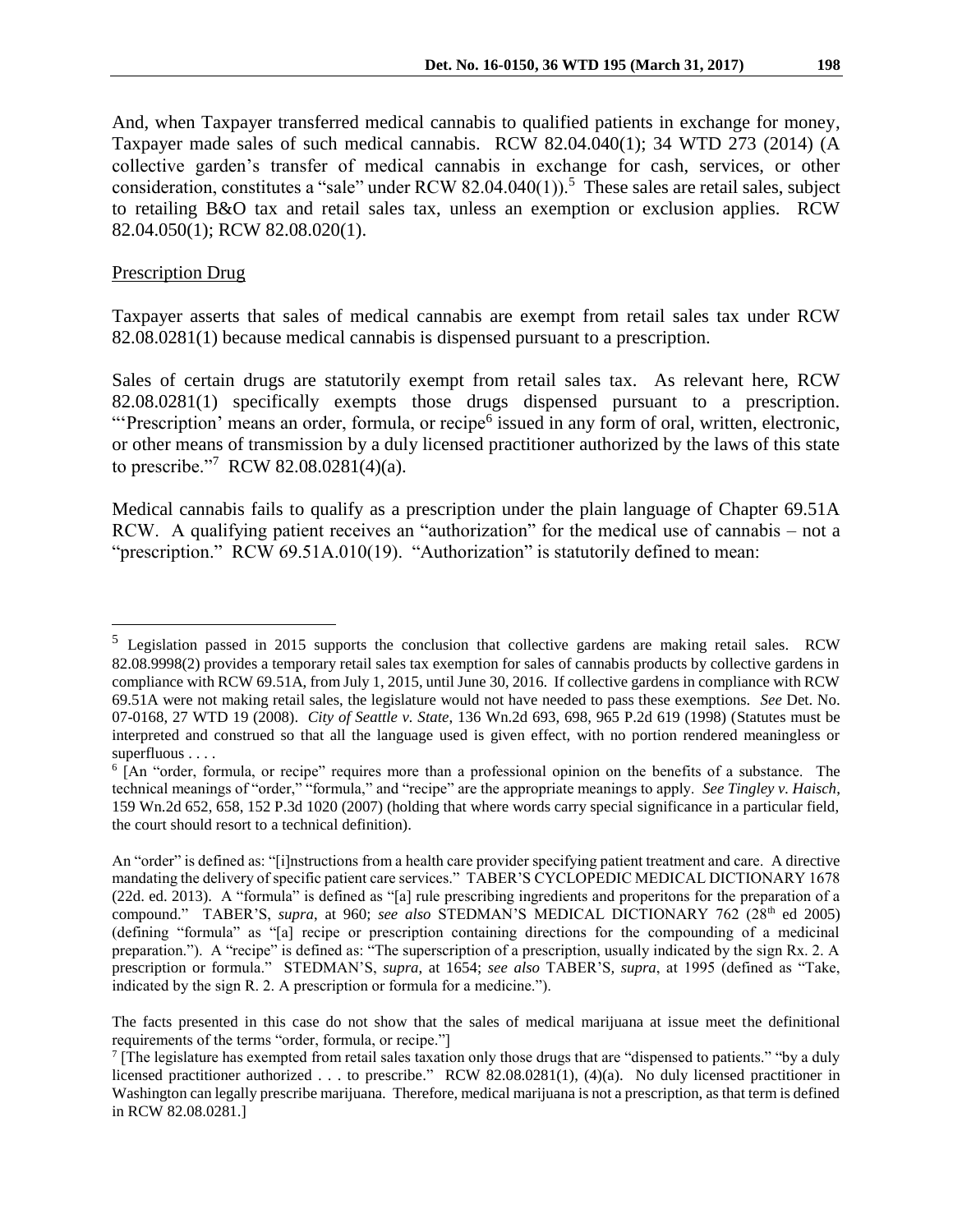(i) A statement signed and dated by a qualifying patient's health care professional written on tamper-resistant paper, which states that, in the health care professional's opinion, the patient may benefit from the medical use of marijuana; and (ii) Proof of identity such as a Washington state driver's license or identicard, as defined in RCW 46.20.035.

RCW 69.51A.010(1)(a). The statute defining "authorization" then goes on to state: "(c) An authorization is *not a prescription* as defined in RCW 69.50.101." RCW 69.51A.010(1)(c)(emphasis added); *see* RCW 69.50.101(3)(kk)("'Prescription' means an order for controlled substances issued by a practitioner duly authorized by law or rule in the State of Washington to prescribe controlled substances within the scope of his or her professional practice for a legitimate medical purpose.") Thus, an "authorization" is statutorily defined and specifically applicable to the medical use of cannabis; it is distinct and different from a "prescription."

A person claiming a tax exemption, exception, or deduction has the burden of proving that he or she qualifies for the tax benefit. *Group Health Cooperative of Puget Sound, Inc. v. State Tax Comm'n*, 72 Wn.2d 422, 433 P.2d 201 (1967). Taxation is the rule; exemption is the exception. *Spokane County v. City of Spokane*, 169 Wash. 355, 358, 13 P.2d 1084 (1932). Exemptions from a taxing statute must be narrowly construed. *Budget Rent-A-Car, Inc. v. Dep't of Revenue*, 81 Wn.2d 171, 174, 500 P.2d 764 (1972); *Evergreen-Washelli Memorial Park Co. v. Dep't of Revenue*, 89 Wn.2d 660, 663, 574 P.2d 735 (1978).

Taxpayer provided medical cannabis to qualifying patients possessing "authorizations," and, as explained above, an "authorization" is not a "prescription." We have no evidence to suggest that Taxpayer ever provided medical cannabis pursuant to a prescription. Accordingly, Taxpayer has failed to show that its sales of medical cannabis are exempt from retail sales tax under RCW 82.08.0281.<sup>8</sup>

## Medicine of Botanical Origin

 $\overline{a}$ 

Taxpayer also asserts that sales of medical cannabis are exempt from retail sales tax under RCW 82.08.0283(1)(b) because medical cannabis is a medicine of botanical origin dispensed or used in the treatment of an individual by naturopaths licensed under chapter 18.36A RCW.

As relevant here, RCW 82.08.0283 exempts the sale of certain medical items from retail sale tax and states, "(1) The tax levied by RCW 82.08.020 shall not apply to sales of: . . . (b) Medicines of mineral, animal, and botanical origin prescribed, administered, dispensed, or used in the treatment of an individual by a person licensed under chapter 18.36A RCW; . . . ."

Chapter 18.36A RCW "Naturopathy" governs naturopaths and requires persons wishing to practice naturopathy in Washington to be licensed. RCW 18.36A.030. The practice of naturopathic medicine includes the prescription, administration, dispensing, and use of naturopathic medicines. RCW 18.36A.040. "Naturopathic medicines" are defined to mean:

 $8\,$  In addition, we note that our conclusion is consistent with Department guidance issued prior to the Assessment Period, which states that medical cannabis is not exempt from retail sales tax as a prescription drug. *See* Special Notice Dated May 31, 2011, entitled "Sales of Medical Cannabis Remain Subject to Sales Tax."